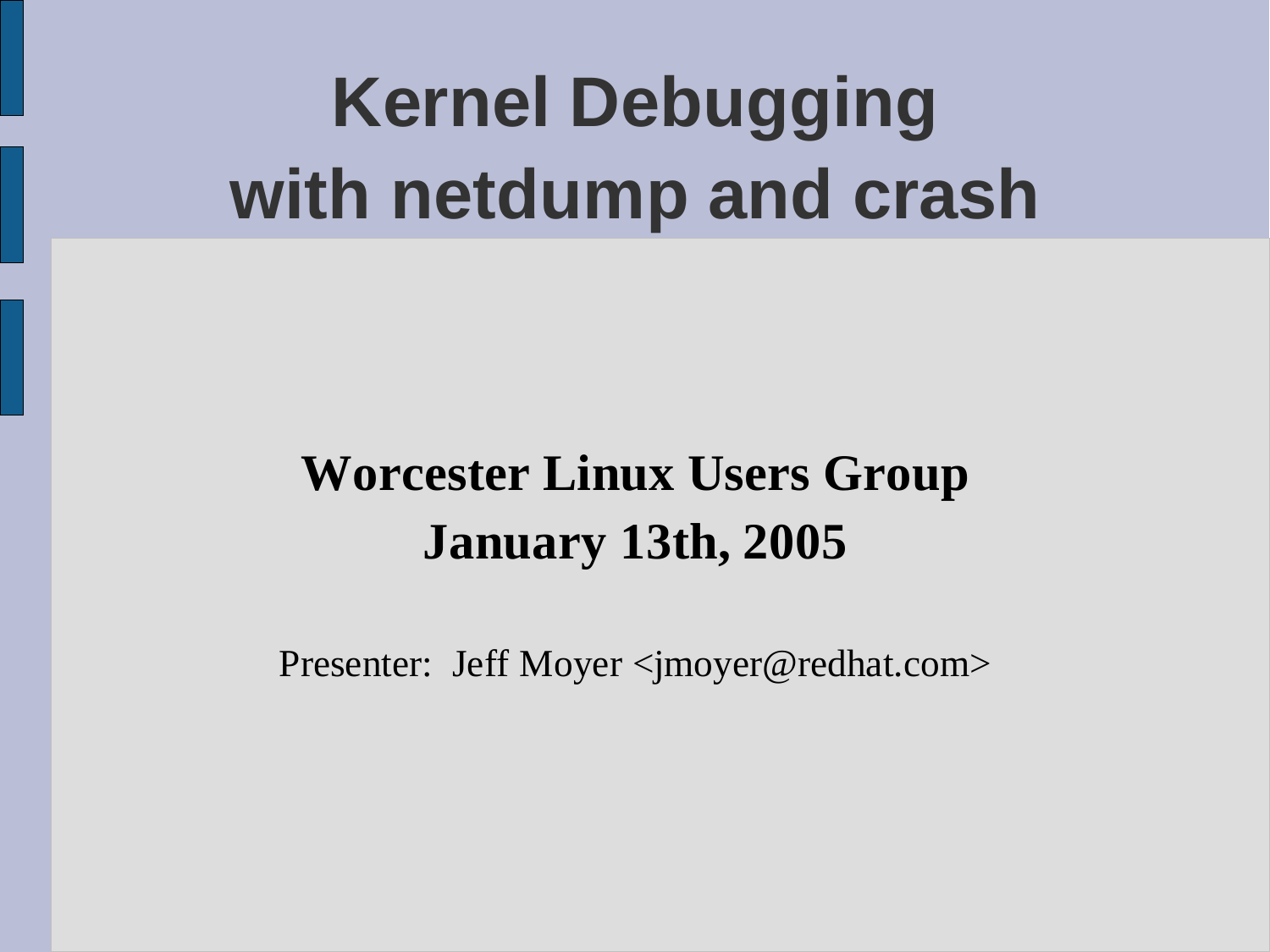### **Overview**

- Kernel debugging tools
- Kernel crash dump implementations
- Netdump
- crash
- Demo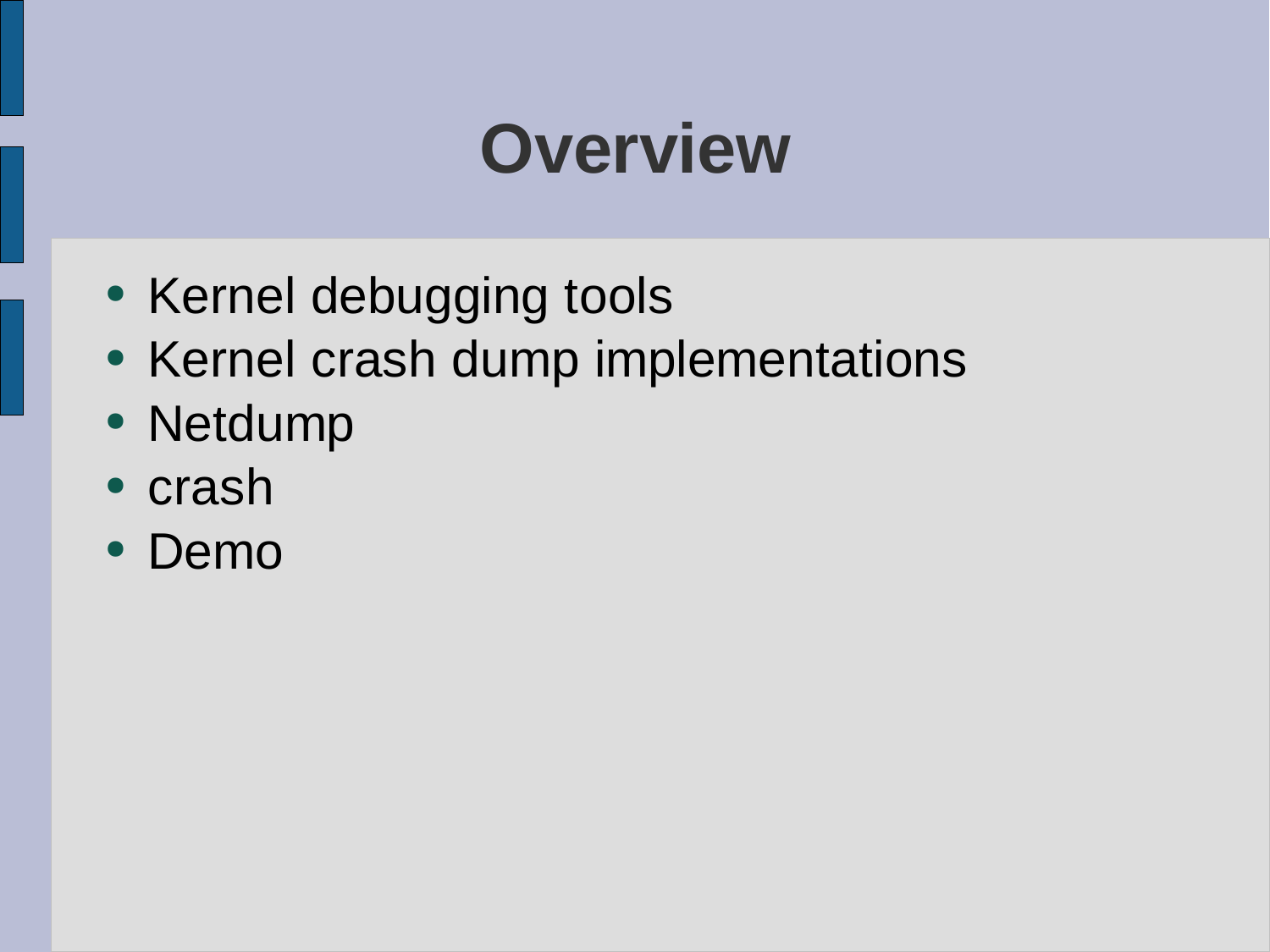# **Kernel debugging tools**

### • Kernel crash dump tools

- LKCD
- Netdump
- Diskdump
- Kexec-based dump
- SVR4 "crash" program
	- LKCD (hacked up ancient version of crash)
	- Dave Anderson (the man, the myth, the legend)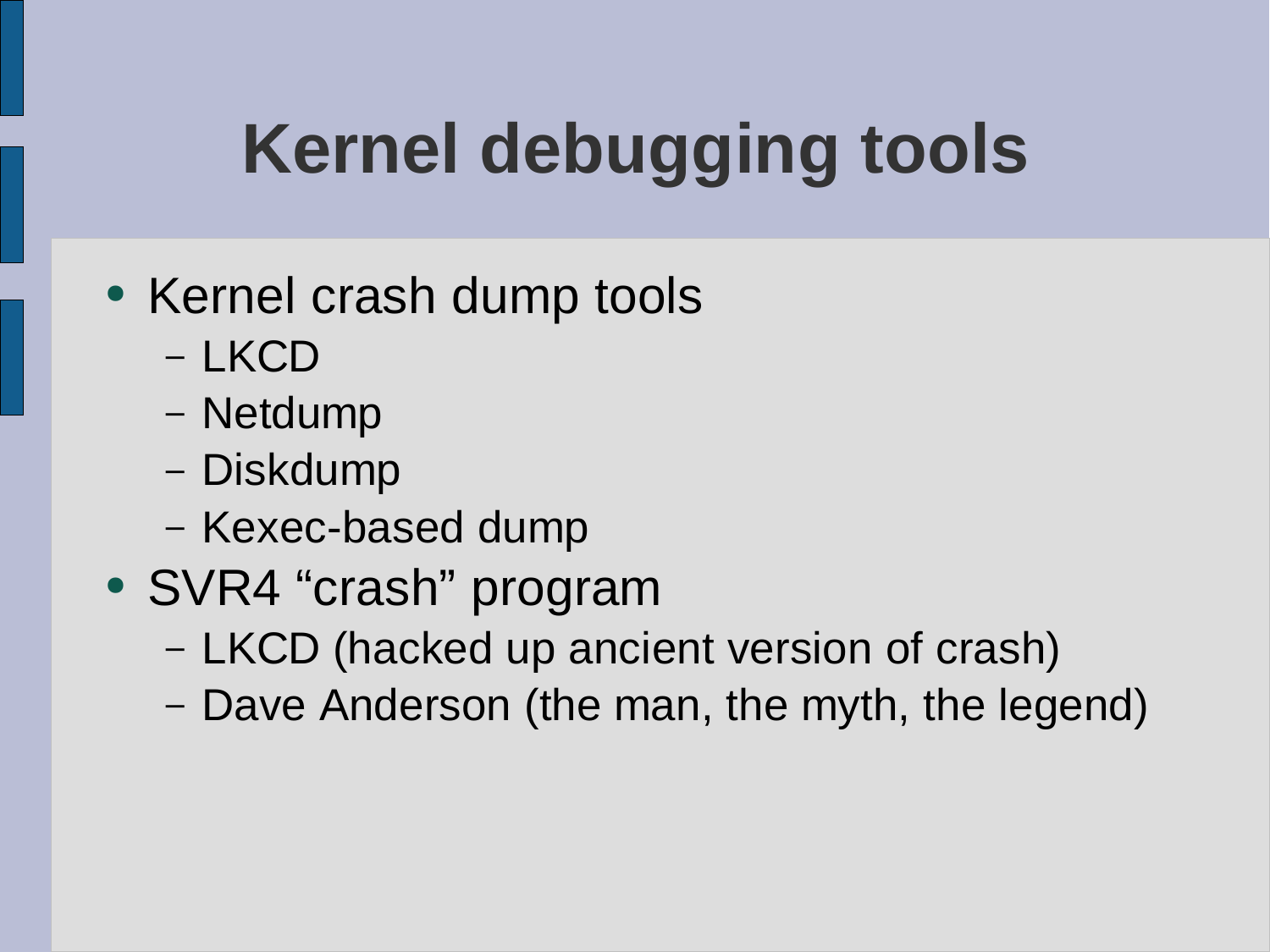# **Tools (cont'd)**

- Kernel debuggers
	- kdb
	- kgdb or gdb stubs
- oops/panic output
- alt-sysrq
- objdump
- printk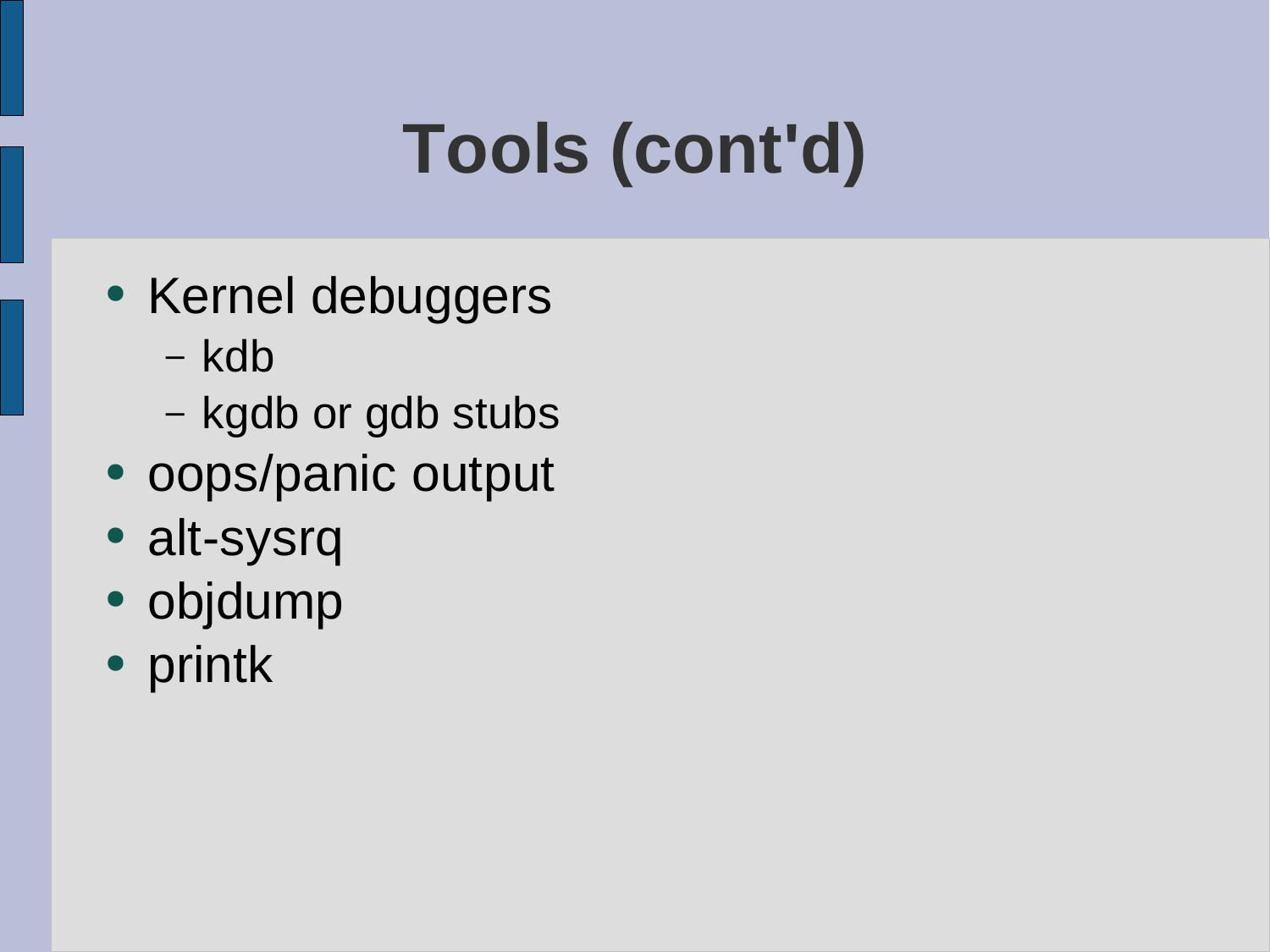### **Debugger Feature Comparison**

|             |                             |  | Online Console Serial Network Post-mortem Single step |  |
|-------------|-----------------------------|--|-------------------------------------------------------|--|
| gdb stubs X |                             |  |                                                       |  |
|             | kdb x x x                   |  |                                                       |  |
|             | $crash$ $X$ $X$ $X$ $X$ $X$ |  |                                                       |  |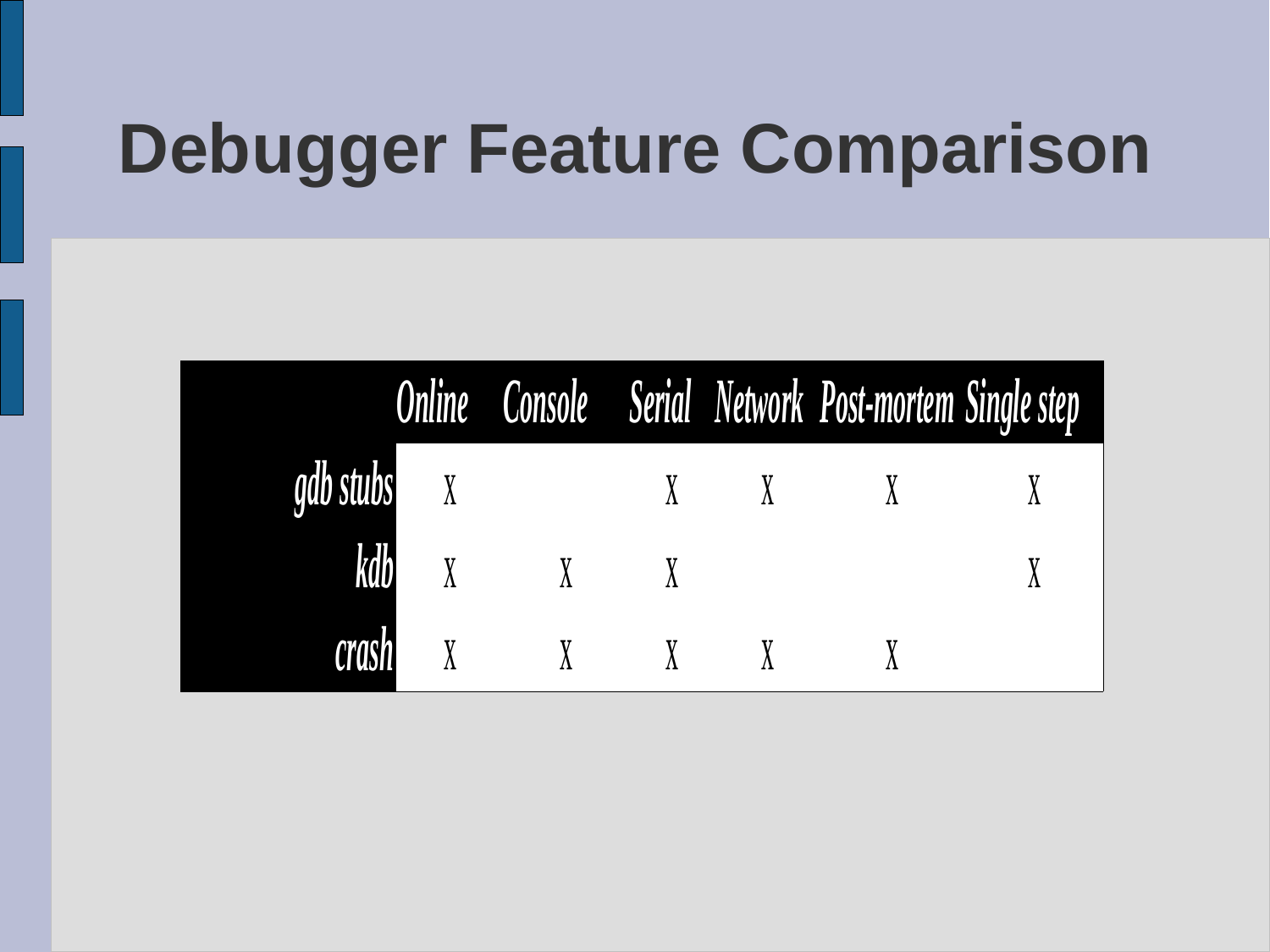### **Crash dump tools**

- $\bullet$  mcore  $-$  ancient, bit rotted
- LKCD everything and the kitchen sink
- netdump Red Hat only
- diskdump Red Hat only
- kexec-based dump Upstream effort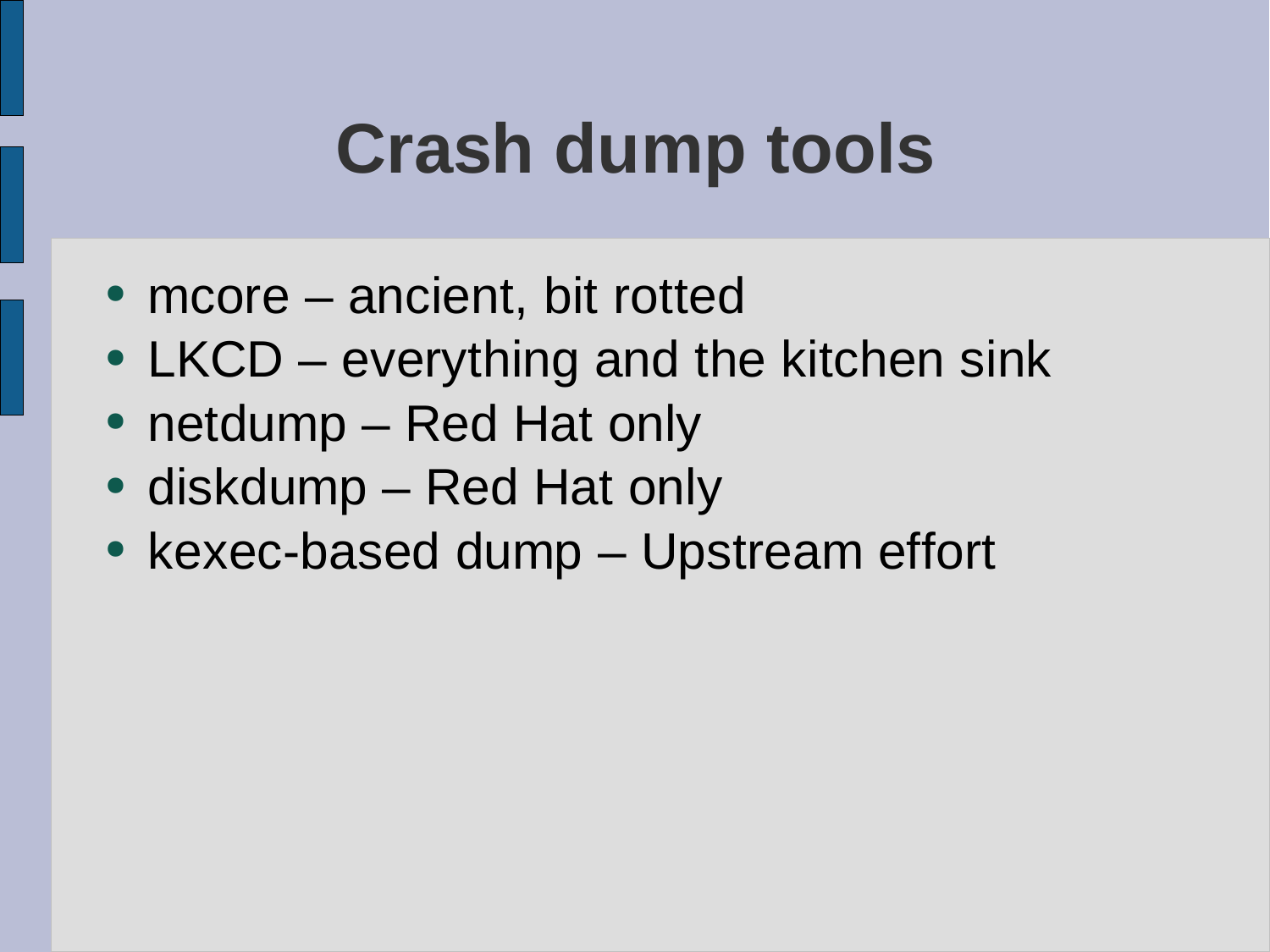# **Netdump**

- **Net**work Crash**dump**
- Implemented using the netpoll infrastructure (2.6)
- Requires dedicated netdump server
	- Used to have to be on same network; no more
- Loadable module
	- 2.4 has netconsole.o
	- 2.6 has netconsole.o and netdump.o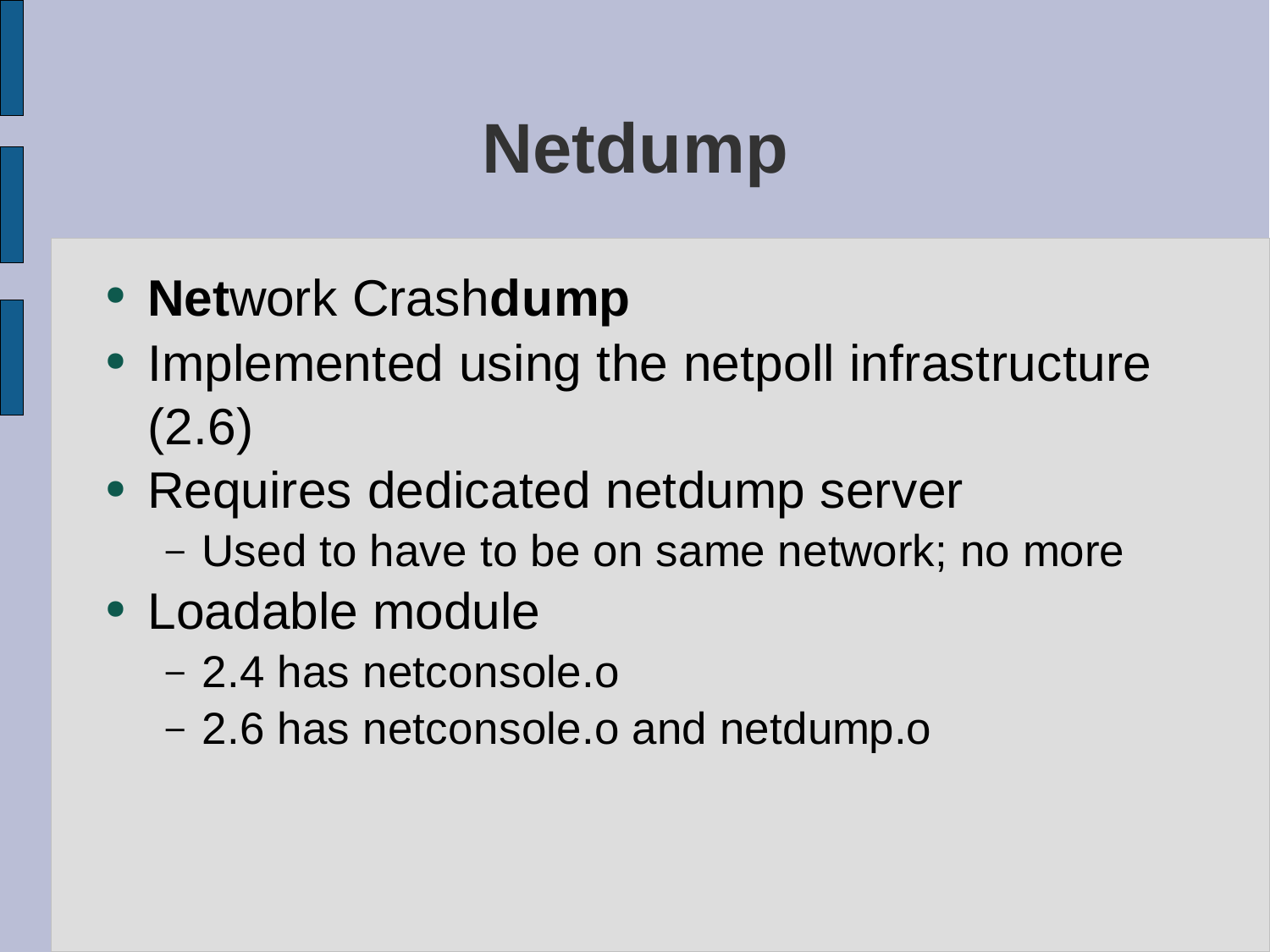# **Netdump (cont'd)**

- 3 bits of functionality 1.Network crash dump 2.Network logging 3.Remote syslog
- 2.4
	- netdump and netlog cannot be configured independently
- 2.6
	- netdump, netlog, and syslog can be configured separately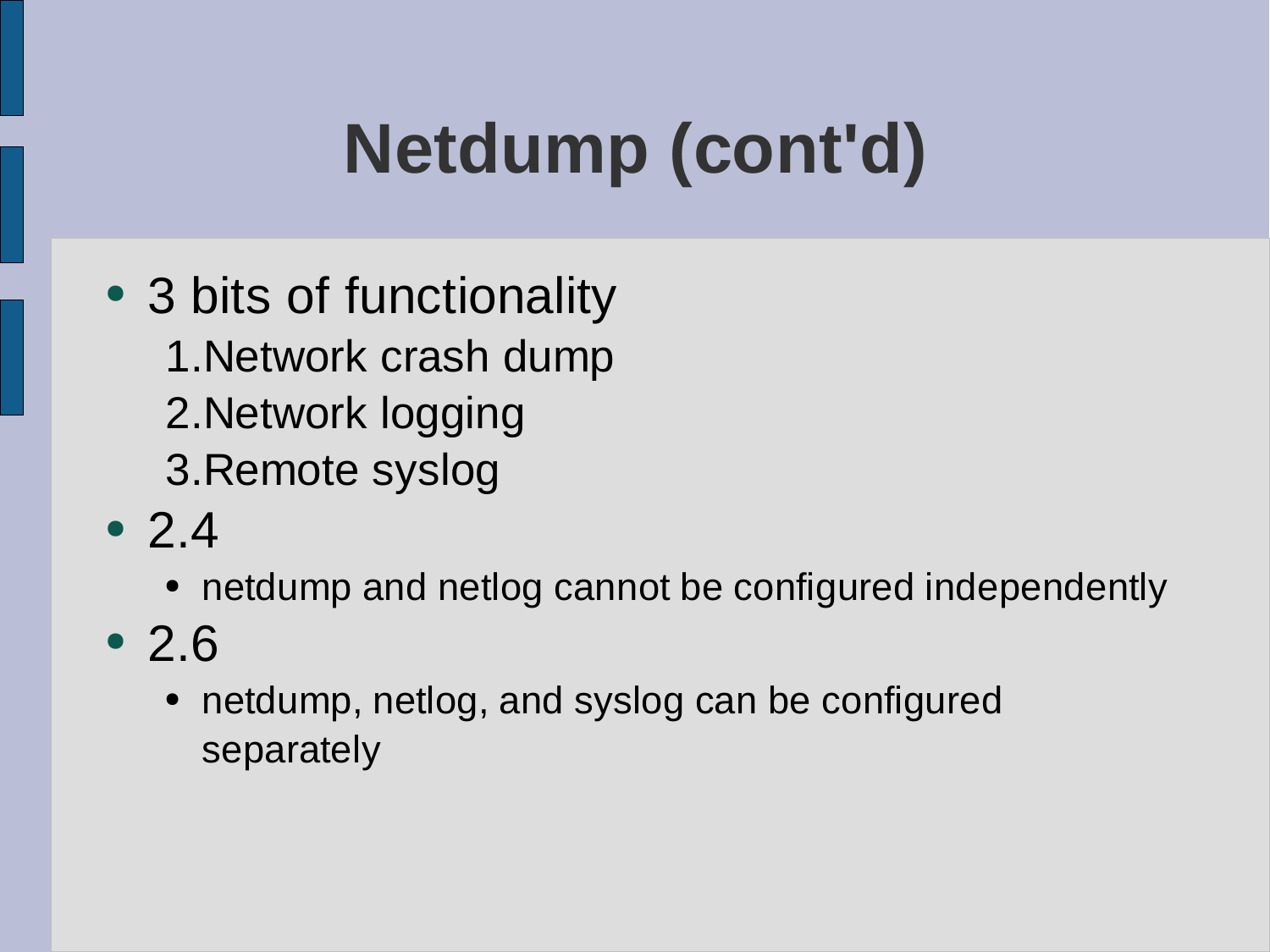## **Netdump: How it works**

- Client server
	- Panic()ing system initiates the dump
		- handshake process
	- Server then turns into the client, requesting pages from the panic()ed system
	- client breaks pages up into 1k chunks, due to the default Ethernet MTU of 1500 bytes.
	- At the end of the dump, a sysrq-t is performed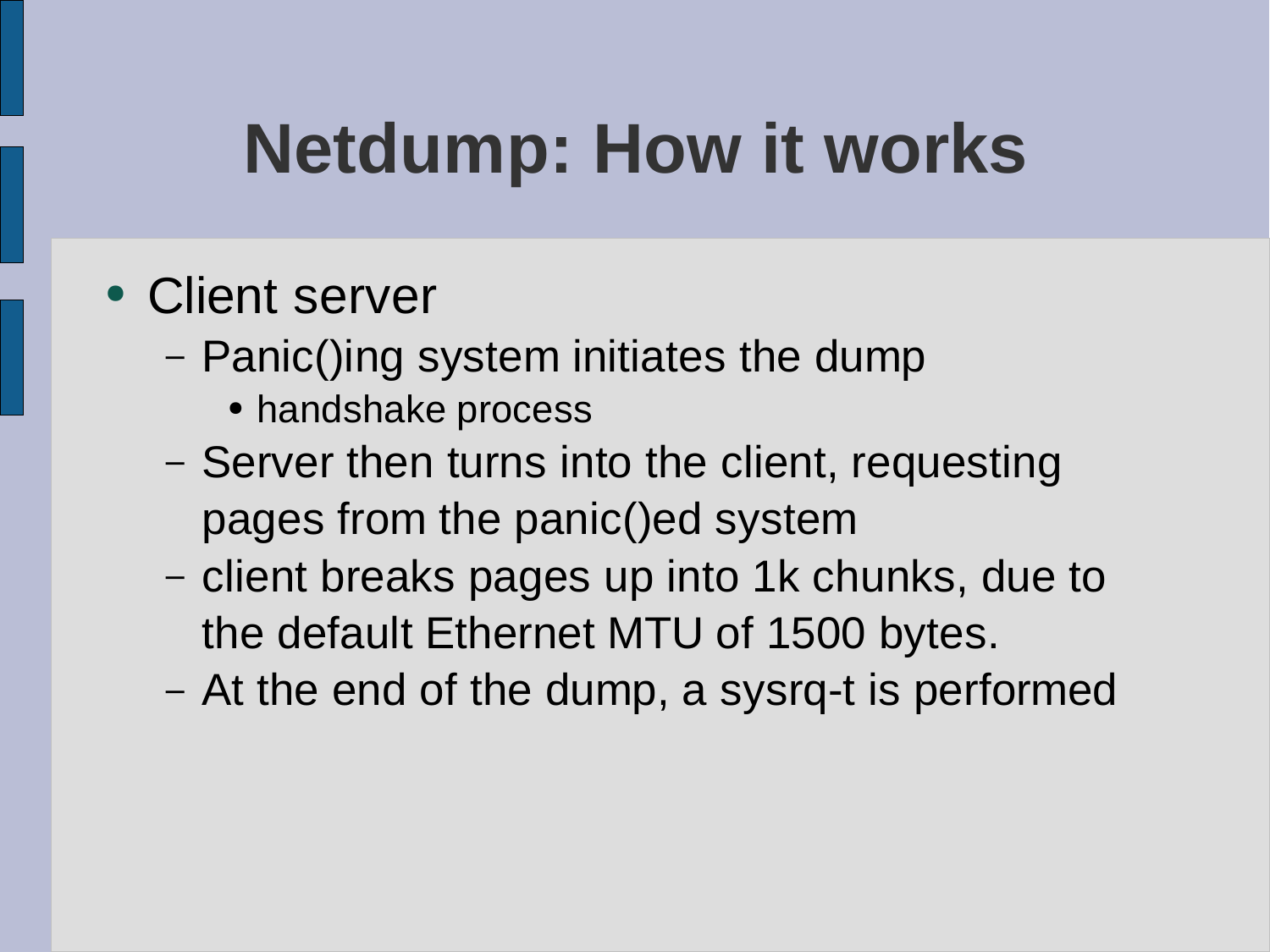# **Netdump: supported platforms**

- pre RHEL-3 U5
	- x86
- RHEL 3 U5 and beyond (including RHEL 4)
	- x86
	- x86\_64
	- ia64
	- ppc64
- netdump server is platform independent.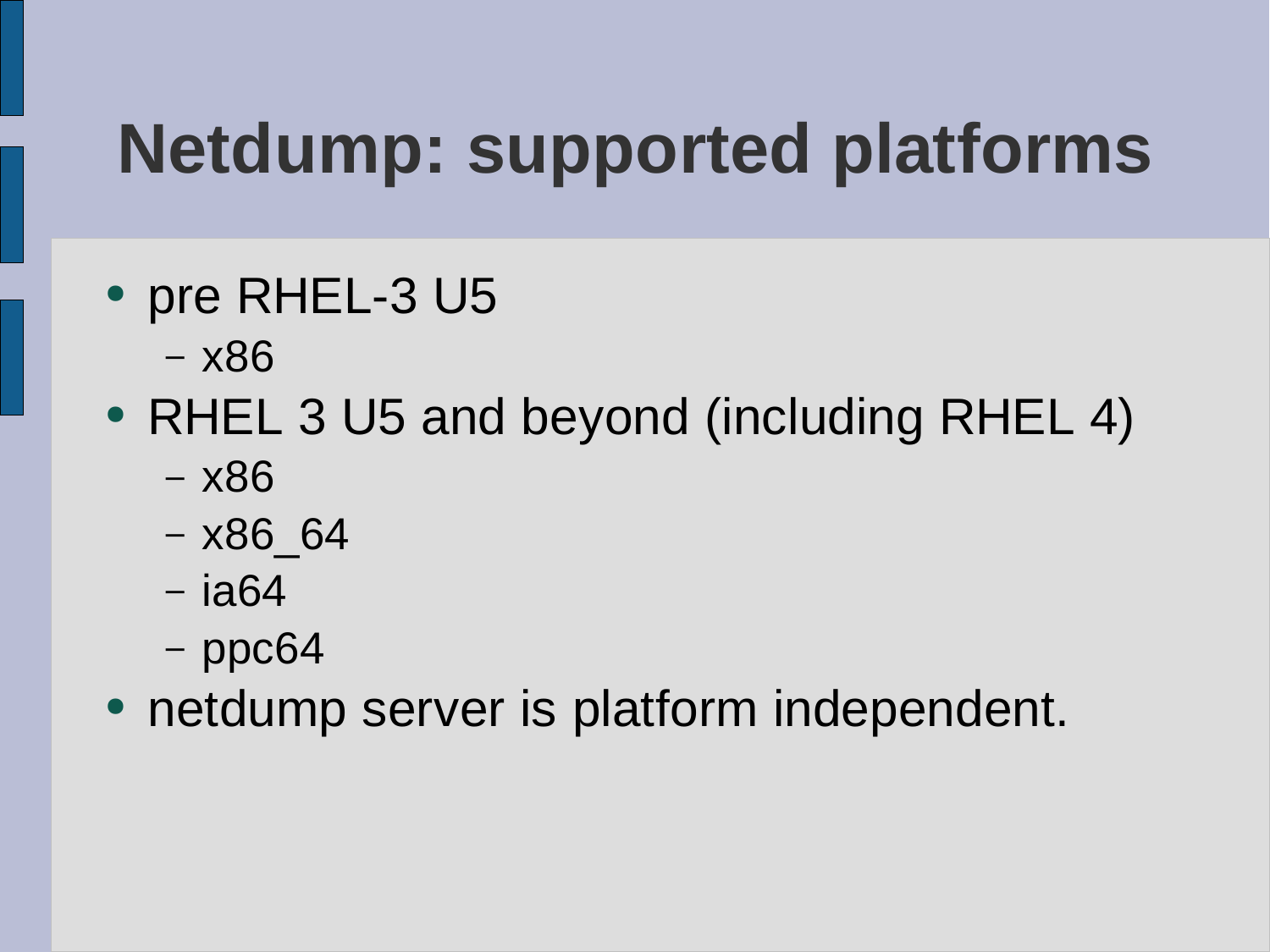## **Dump file format**

- ELF core header
	- Can be read by gdb
- ELF header has a NT\_TASKSTRUCT note – use to squirrel away a pointer to the panic()ing task
- After ELF header, raw dump of memory.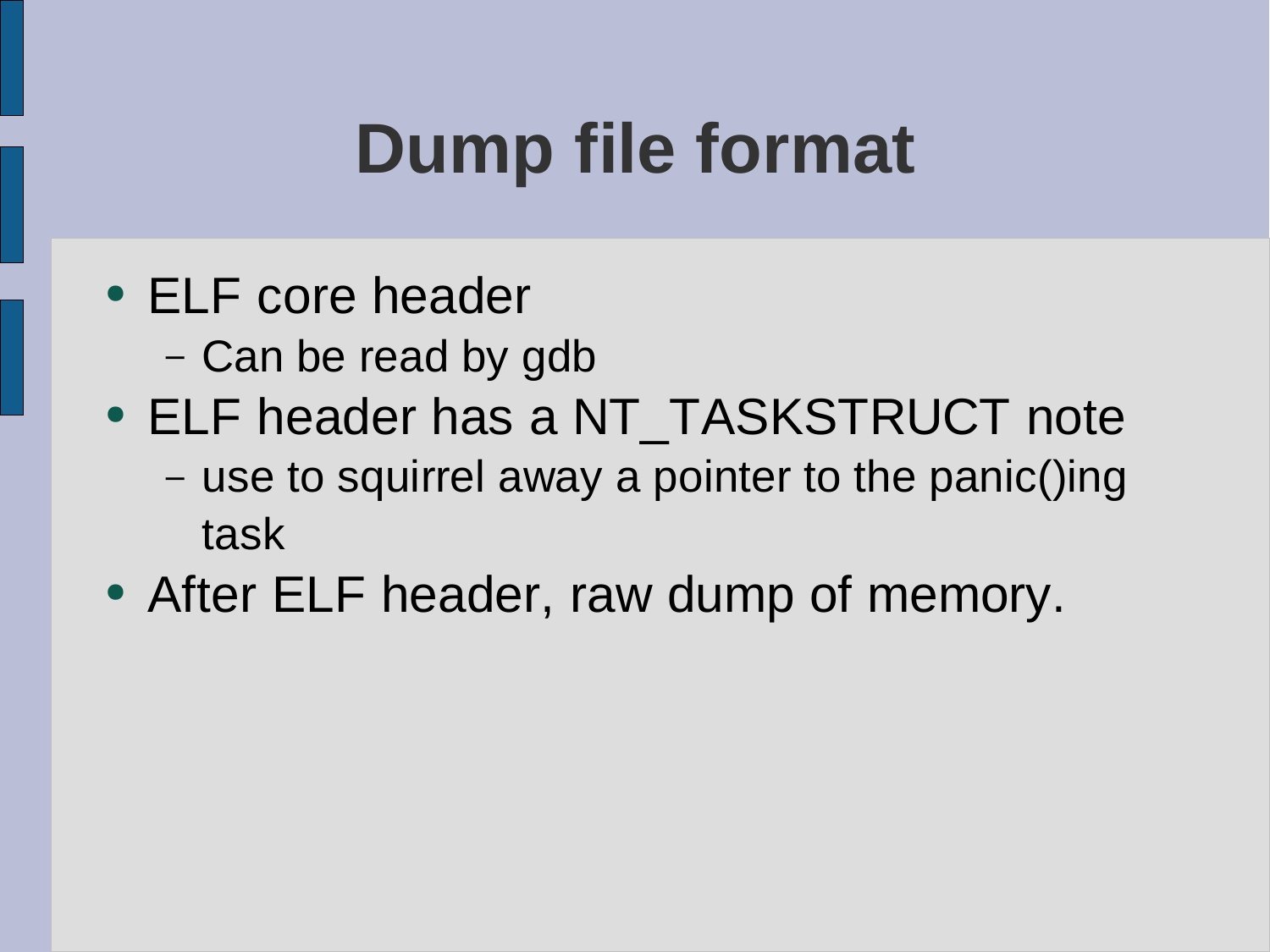# **Netdump (in)security**

- ssh key shared between client and server
	- used for the distribution of a shared secret, generated upon netdump startup
	- Secret verification only happens one-way.
- UDP unicast used
	- for switched networks, this is generally O.K.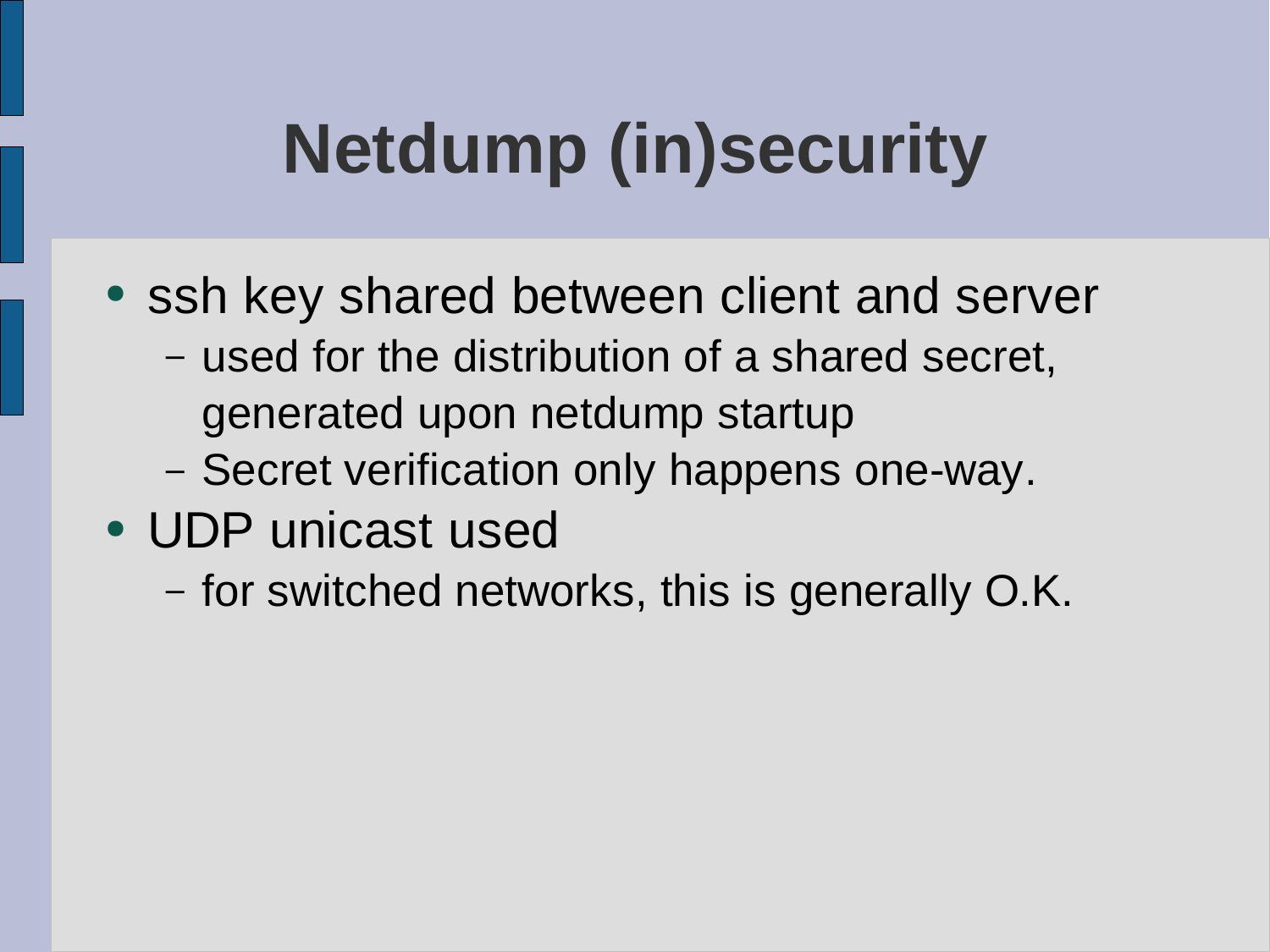## **Netdump shortcomings**

- No page selection
- No compression
- No encryption
- Takes a long time, and lots of bandwidth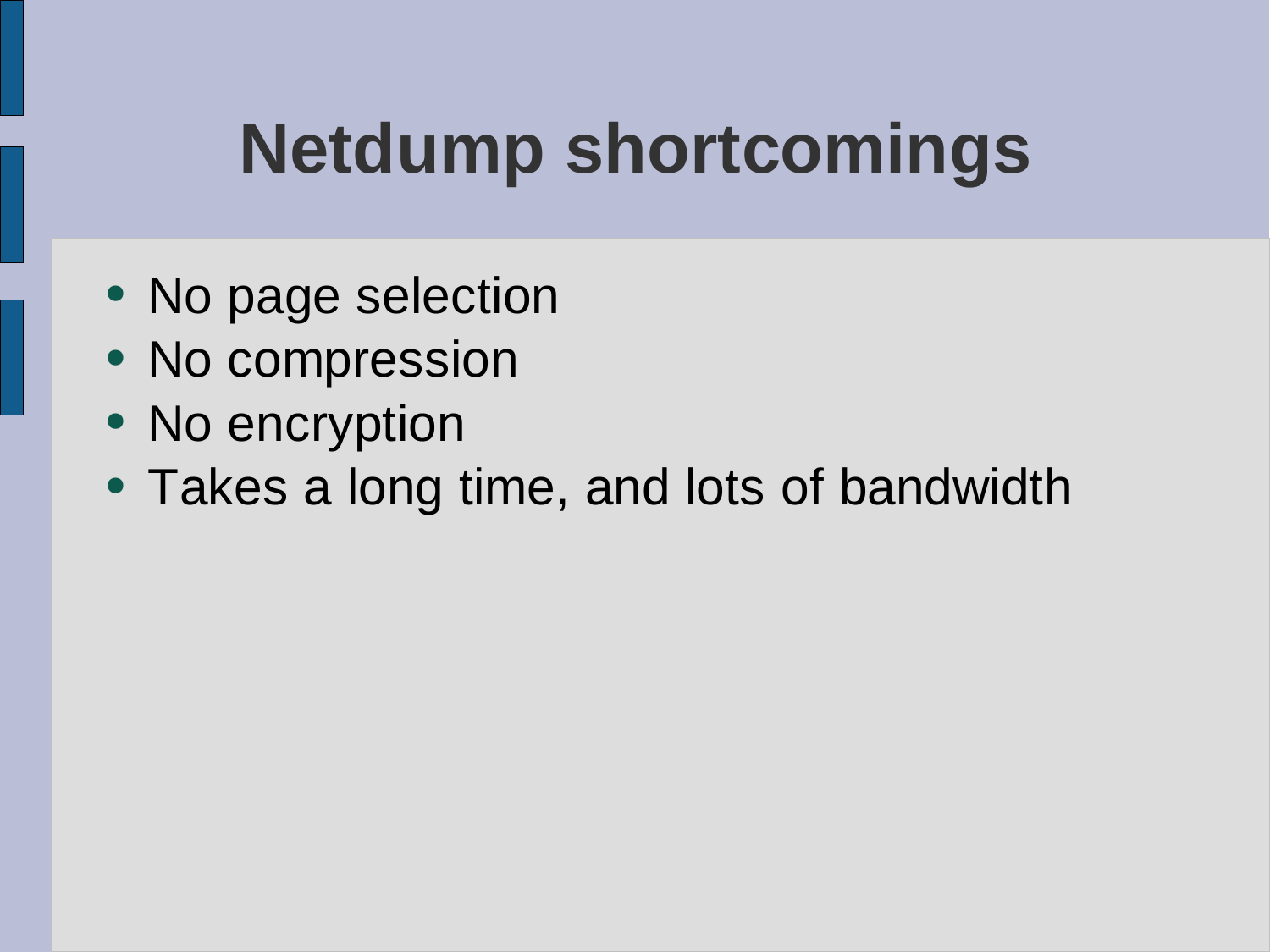# **Netdump Setup (server)**

#### • Server

- rpm -i netdump-server-0.7.4-2.i386.rpm
- /etc/netdump.conf
	- secure=[01]
- Set the passwd for the netdump user
- Optionally, copy scripts from

/usr/share/doc/netdump-n-v-r/example scripts

#### to

/var/crash/scripts

– service netdump-server start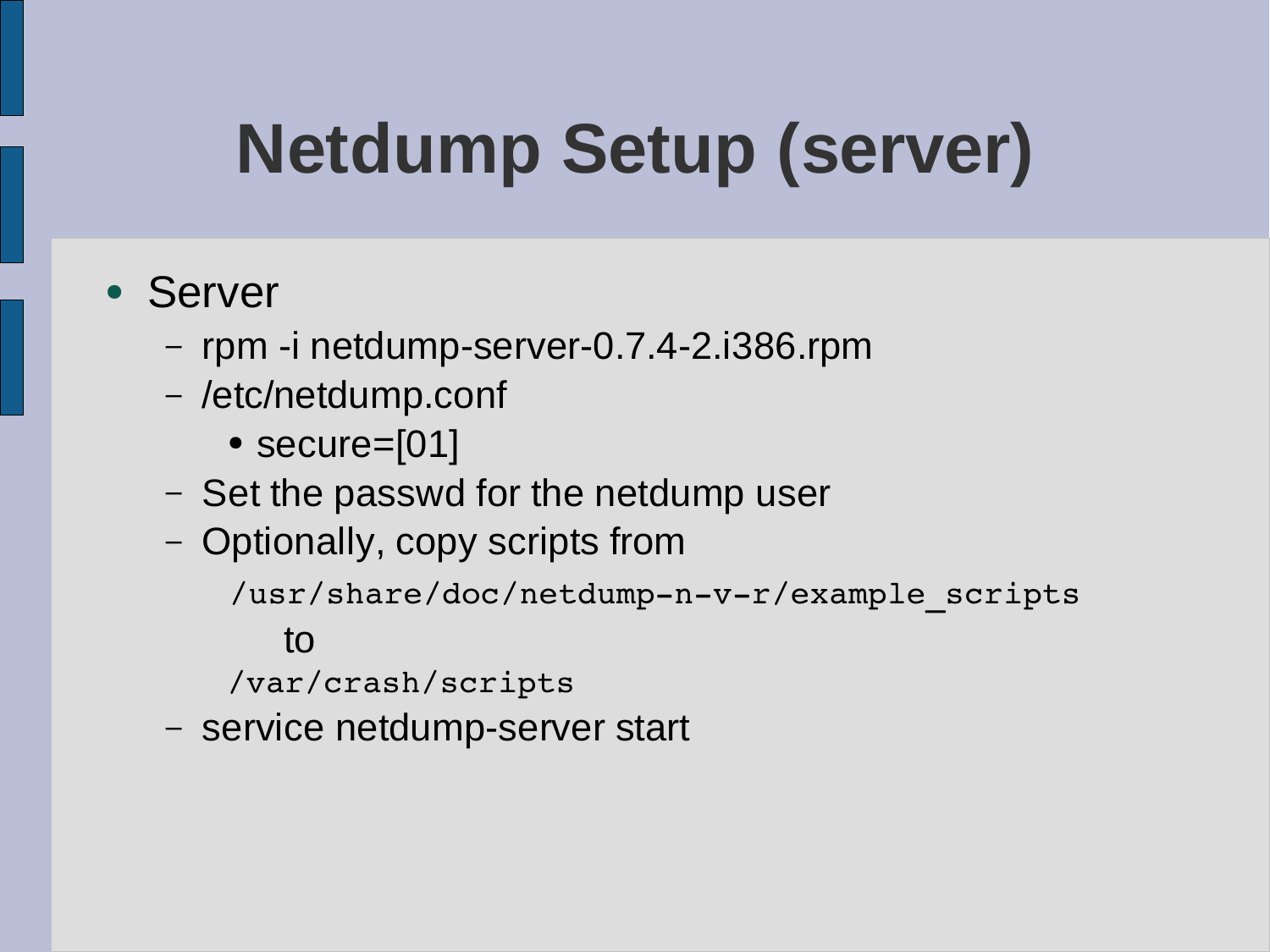# **Netdump Setup (client)**

#### • Client

- rpm -i netdump-0.7.4-2.i386.rpm
- modify /etc/sysconfig/netdump
- service netdump propagate
- service netdump start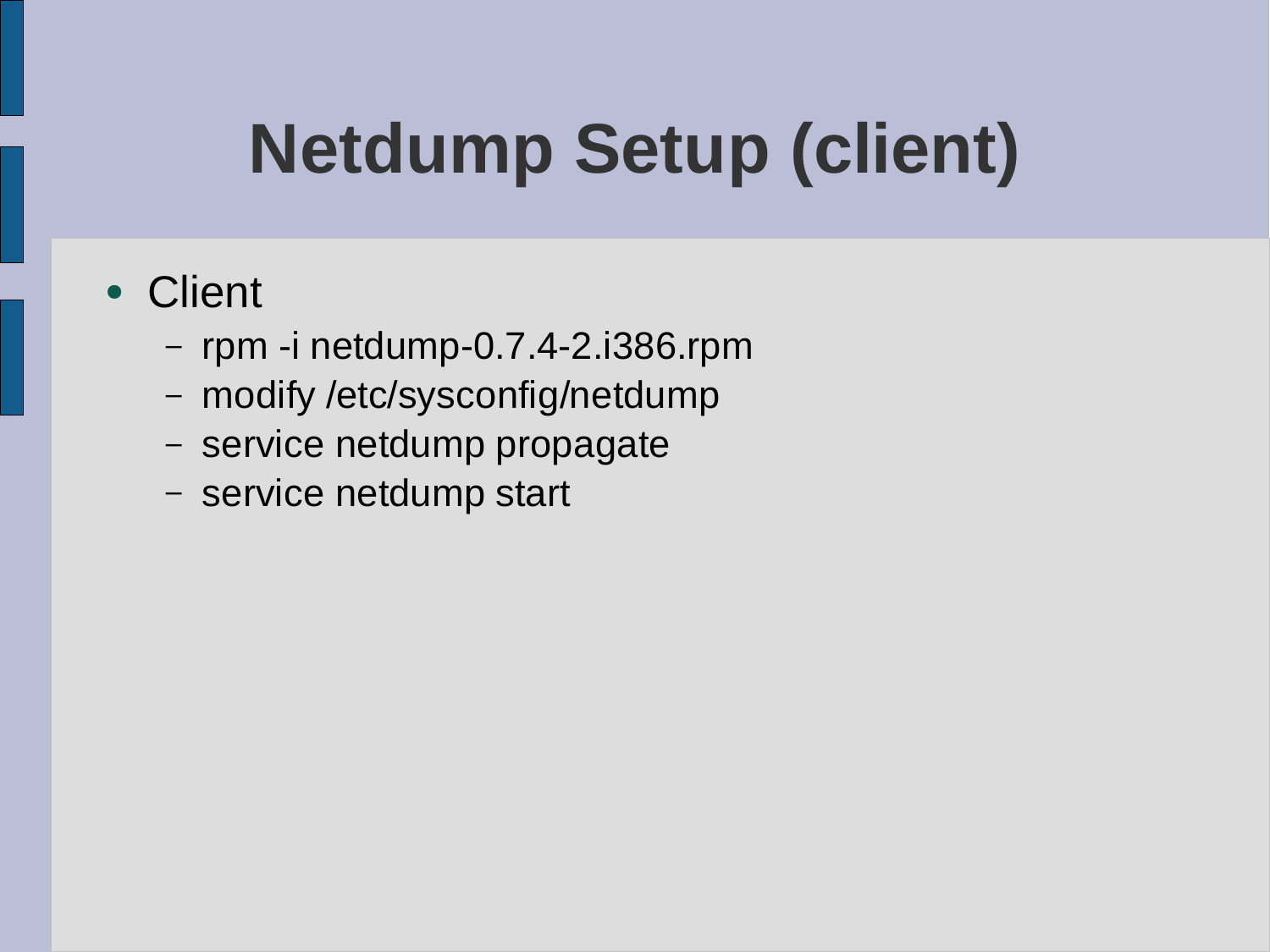# **/etc/sysconfig/netdump**

#LOCALPORT=6666  $#$ DEV= #NETDUMPADDR=<Required> #NETDUMPPORT= #NETDUMPMACADDR= #IDLETIMEOUT=

#SYSLOGADDR= #SYSLOGPORT= #SYSLOGMACADDR=

#NETLOGADDR= #NETLOGPORT= #NETLOGMACADDR=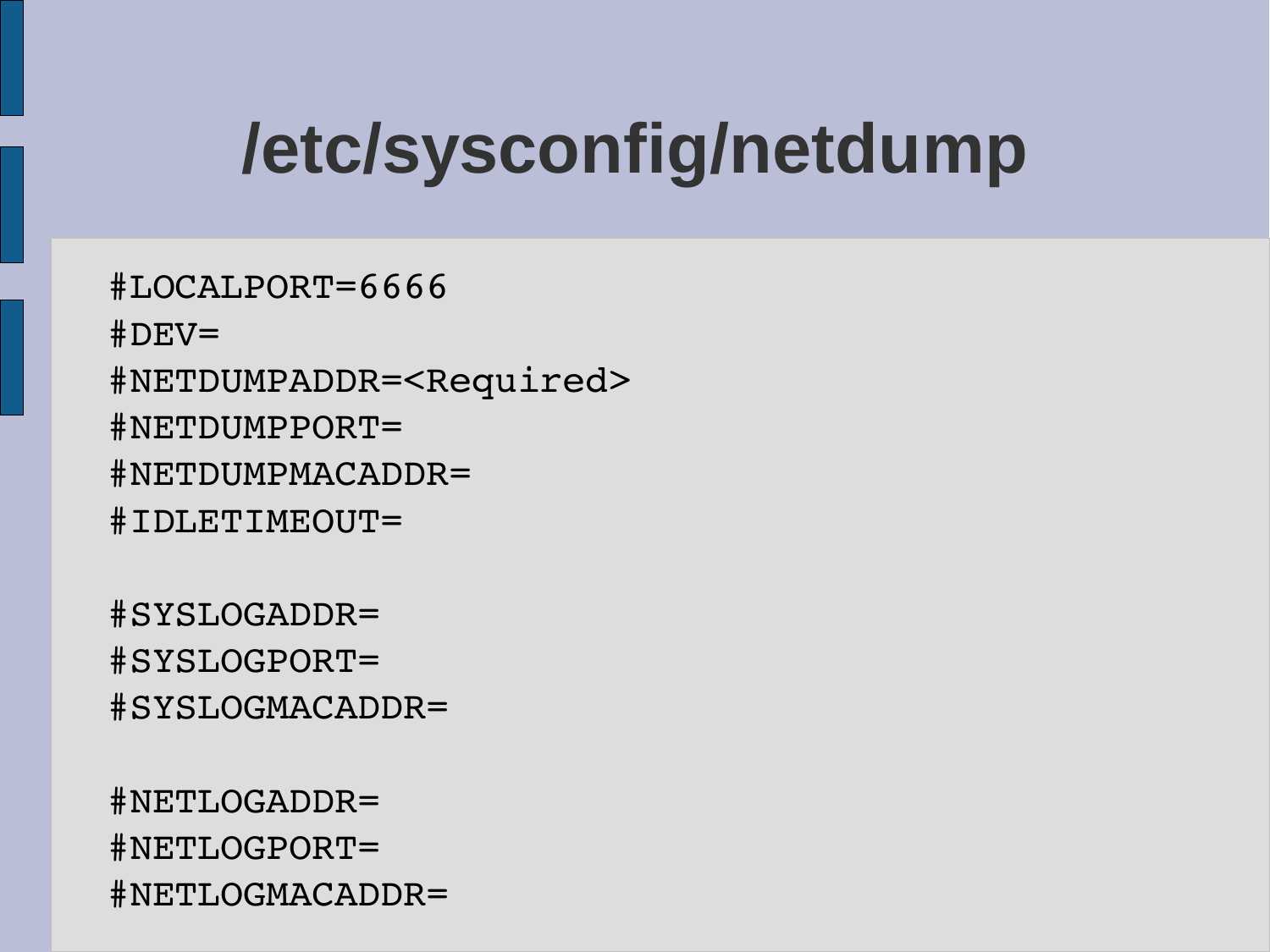### **Testing your netdump setup**

- You will want to enable the magic sysrq key:
	- # sysctl -w kernel/sysrq=1
- And panic\_on\_oops
	- # sysctl -w kernel/panic on oops=1
- Check that netlog is working
	- # echo h > /proc/sysrq-trigger
- On the server, you should see a new directory created:
	- /var/crash/<IPAddr>
- In that directory will be a file named 'log'
- You can crash the system with:
	- # echo c > /proc/sysrq-trigger
- Or by typing alt-sysrq-c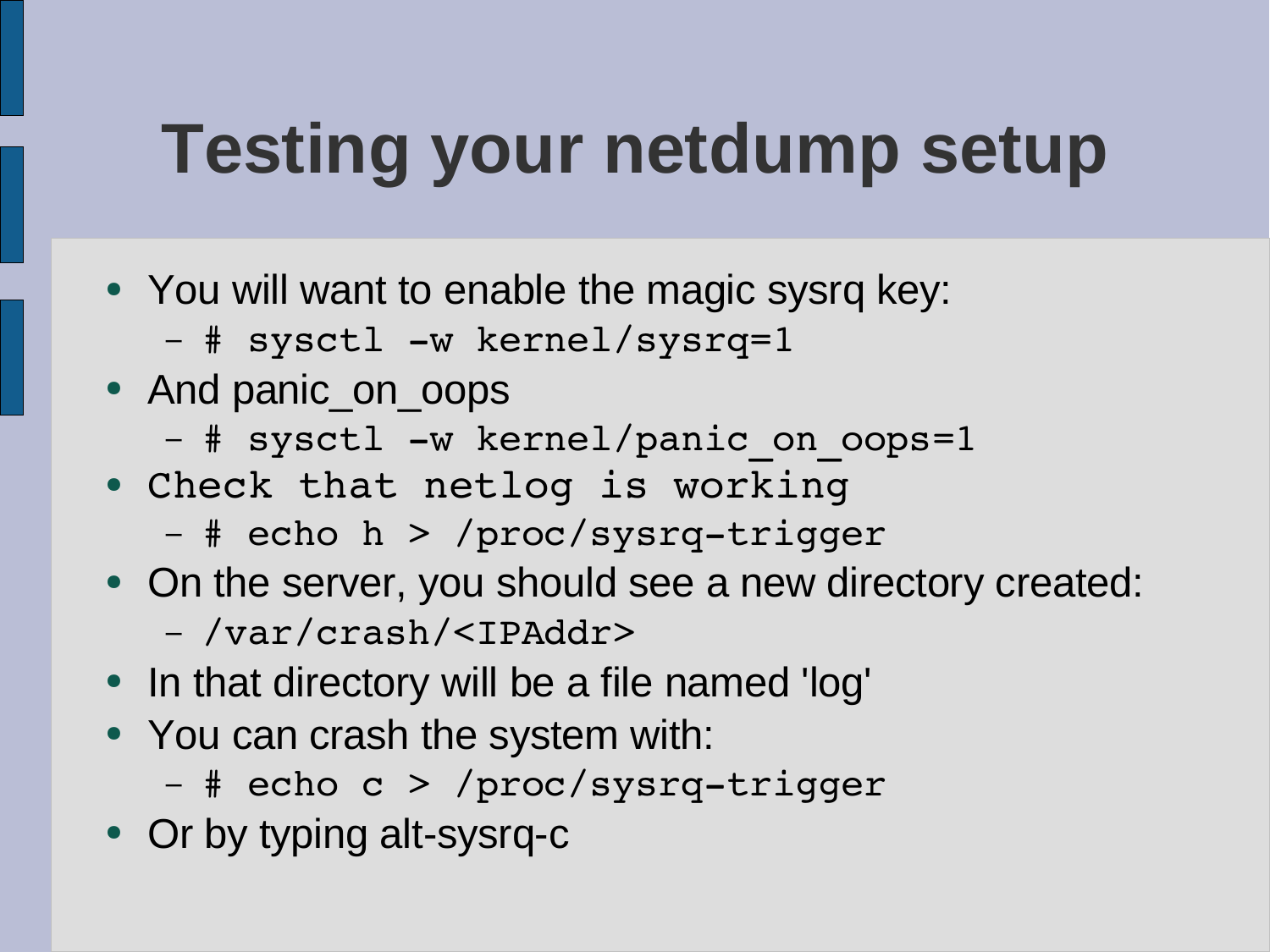## **Crash**

- Kernel-specific "debugger"
- Can be used on live systems and dump files
- Requires a vmlinux file with debugging symbols
	- Red Hat builds a -debuginfo package with this (though it isn't distributed)
- Knows about kernel specific data structures
	- custom commands
	- can pretty print these structures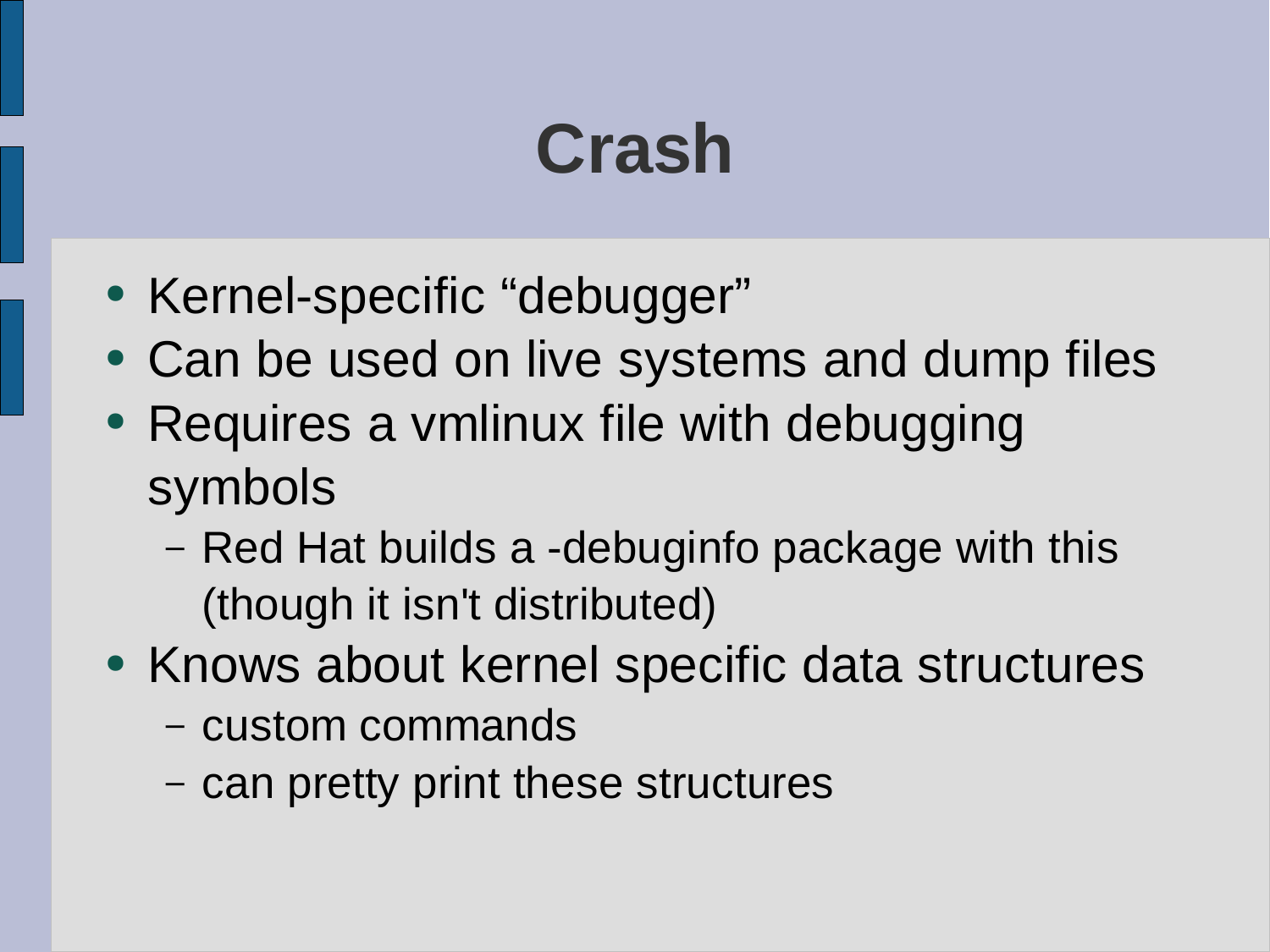# **Crash (cont'd)**

- Supported file formats
	- Any netdump vmcore
	- lkcd up to version 8
	- /dev/kmem (2.4 kernels and upstream 2.6)
	- /dev/crash (Red Hat 2.6 kernels)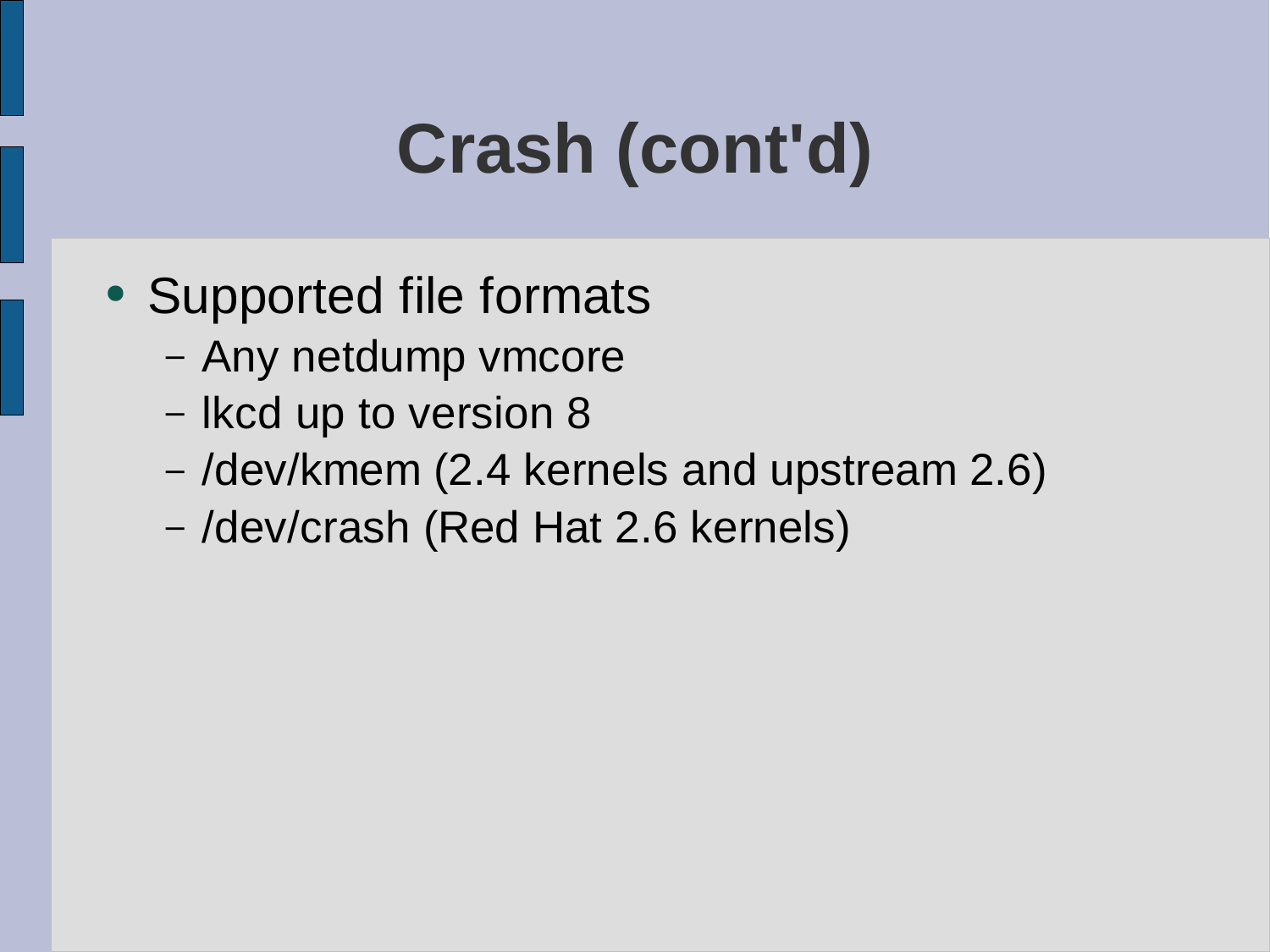# **Preparing the kernel**

### $\cdot$  FC-3

- download the SRPM
	- kernel-2.6.9-1.724\_FC3.src.rpm
- install it
	- rpm -i kernel-2.6.9-1.724\_FC3.src.rpm
- This places the kernel tarball and patches in / usr/src/redhat by default
- Build the kernel
	- rpmbuild -bb /usr/src/redhat/SPECS/kernel-2.6.spec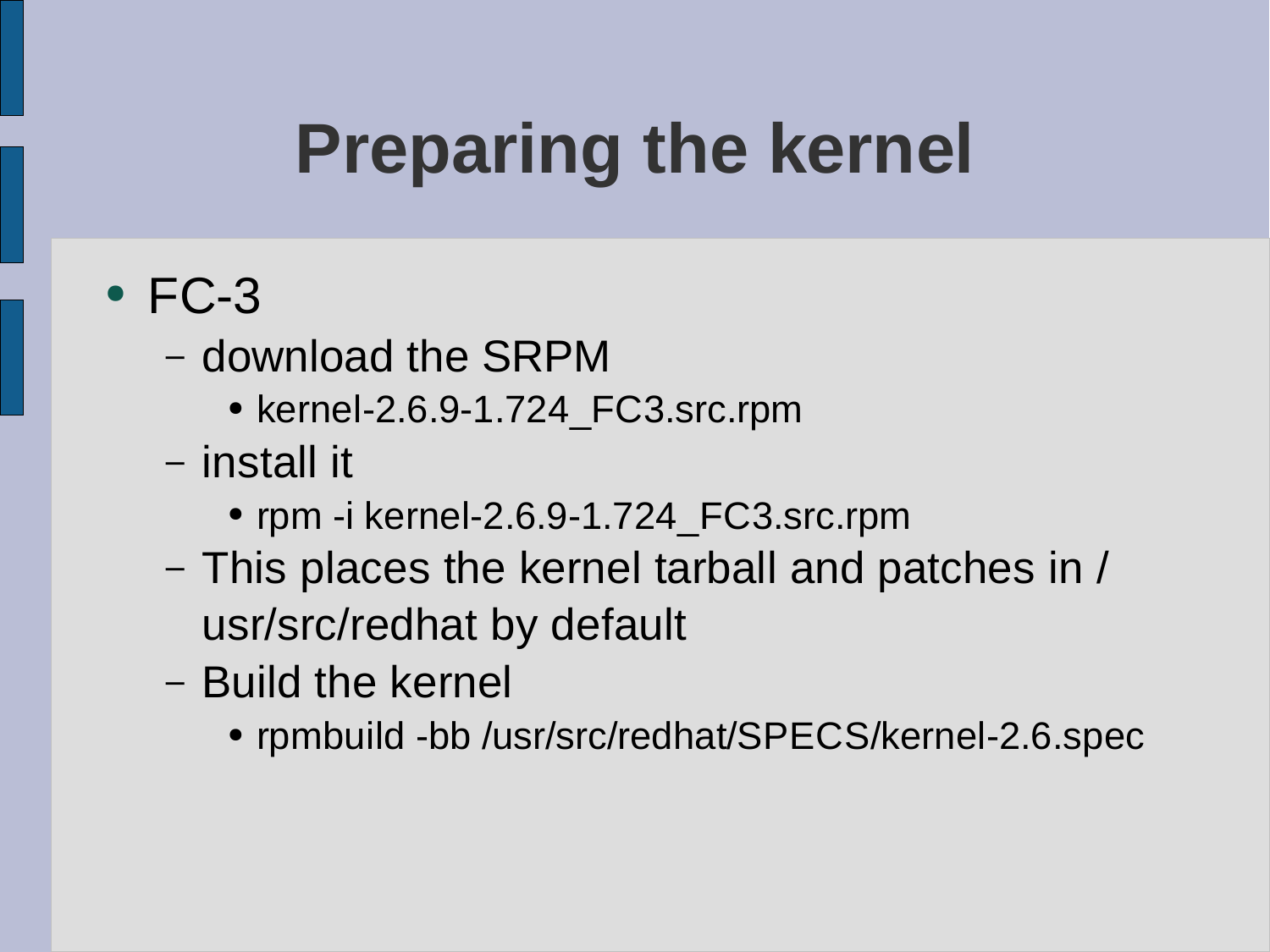# **prepping kernel (cont'd)**

- Install the -debuginfo kernel
	- rpm -i /usr/src/redhat/RPMS/kernel-debuginfo-2.6.9-1.724\_FC3.rpm
- And now you're ready to run crash
	- crash /usr/lib/debug/lib/modules/2.6.9-1.724\_FC3/vmlinux
- Crash takes arguments for:
	- mapfile (System.map)
	- namelist (vmlinux)
	- dump file (vmcore or /dev/crash)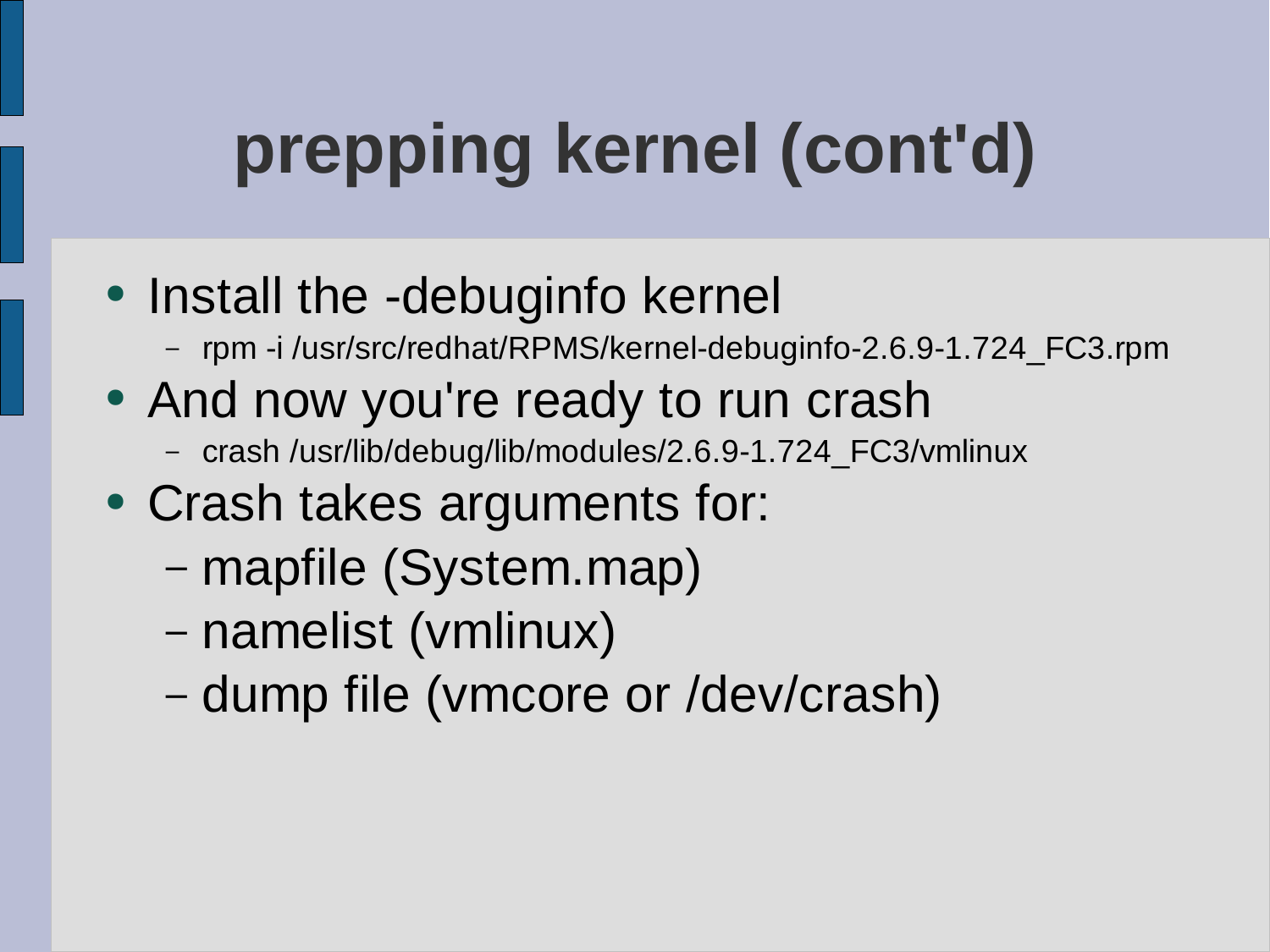### **crash demo**